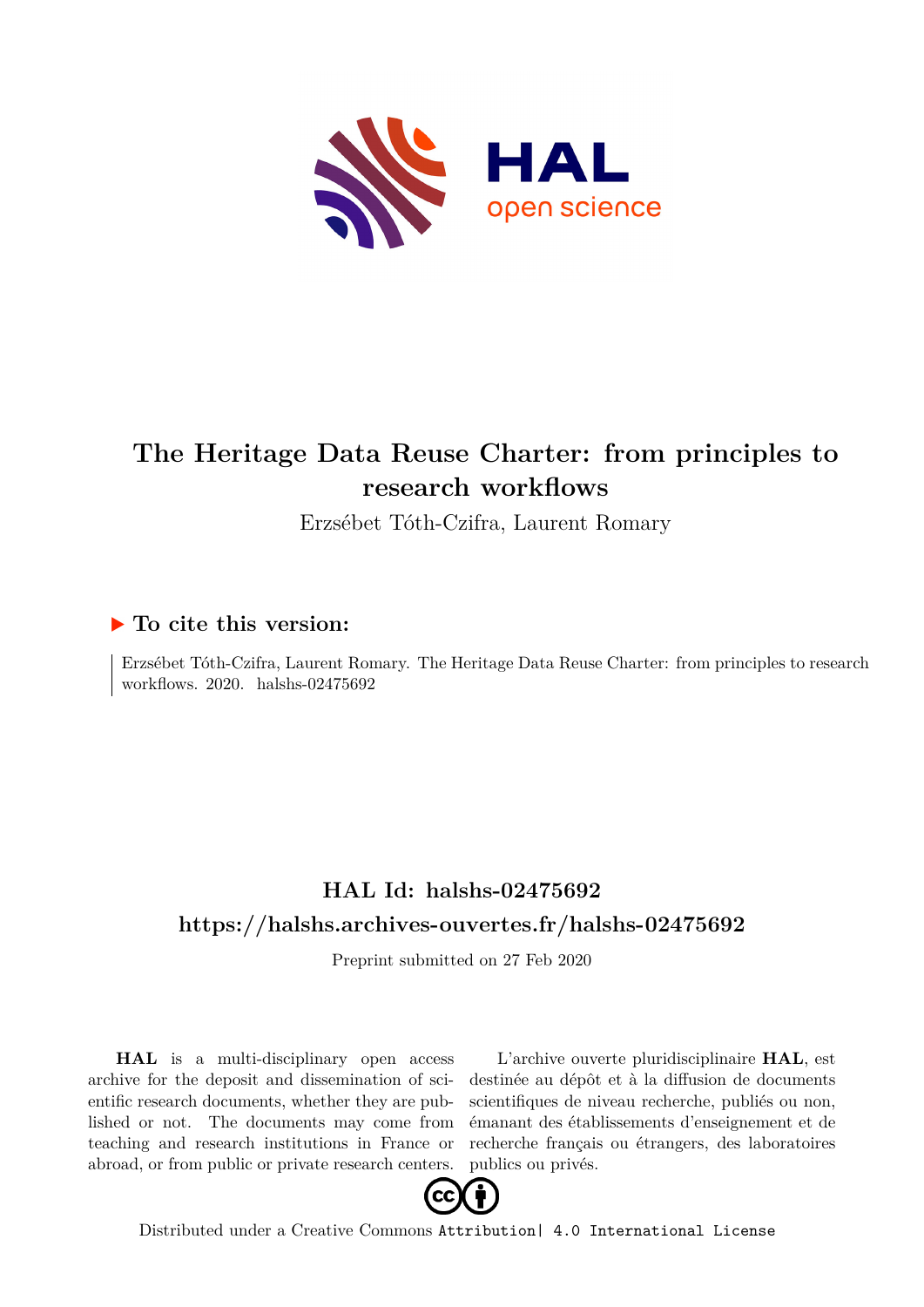# The Heritage Data Reuse Charter: from principles to research workflows

Erzsébet Tóth-Czifra; Laurent Romary

**Summary:** There is a growing need to establish domain- or discipline-specific approaches to research data sharing workflows. A defining feature of data and data workflows in the arts and humanities domain is their dependence on cultural heritage sources hosted and curated in museums, libraries, galleries and archives. A major difficulty when scholars interact with heritage data is that the nature of the cooperation between researchers and Cultural Heritage Institutions (henceforth CHIs) is often constrained by structural and legal challenges but even more by uncertainties as to the expectations of both parties. The Heritage Data Reuse Charter aims to address these by designing a common environment that will enable all the relevant actors to work together to connect and improve access to heritage data and make transactions related to the scholarly use of cultural heritage data more visible and transparent.

As a first step, a wide range of stakeholders on the Cultural Heritage and research sector agreed upon a set of generic principles, summarized in the [Mission Statement](https://datacharter.hypotheses.org/77) of the Charter, that can serve as a baseline governing the interactions between CHIs, researchers and data centers. This was followed by a long and thorough validation process related to these principles through surveys<sup>1</sup> and workshops<sup>2</sup>. As a second step, we now put forward a questionnaire template tool that helps researchers and CHIs to translate the 6 core principles into specific research project settings. It contains questions about access to data, provenance information, preferred citation standards, hosting responsibilities etc. on the basis of which the parties can arrive at mutual reuse agreements that could serve as a starting point for a FAIR-by-construction data management, right from the project planning/application phase. The questionnaire template and the resulting mutual agreements can be flexibly applied to projects of different scale and in platformindependent ways. Institutions can embed them into their own exchange protocols while researchers can add them to their Data Management Plans. As such, they can show evidence for responsible and fair conduct of cultural heritage data, and fair (but also FAIR) research data management practices that are based on partnership with the holding institution.

and at the DARIAH Annual Event 2019: https://dariah-ae-

<sup>&</sup>lt;sup>1</sup> Dorian Seillier, Anne Baillot, Marie Puren, Charles Riondet. Survey on researchers requirements and practices towards Cultural Heritage institutions: Documentation and analysis. [Technical Report] Inria Paris. 2017[.](https://hal.inria.fr/hal-01562860) ⟨[hal-01562860](https://hal.inria.fr/hal-01562860)⟩

<sup>2</sup> See e.g. in The Hague on 09.04.2018: [https://libereurope.eu/events/feedback-workshop-reuse-of](https://libereurope.eu/events/feedback-workshop-reuse-of-cultural-heritage-charter/)[cultural-heritage-charter/;](https://libereurope.eu/events/feedback-workshop-reuse-of-cultural-heritage-charter/) at the Bibliothekartag 2018 conference in Berlin: [https://www.bibliothekartag.de/archives/2018/bibliothekartag2018.de/programm/programm-3/index.html;](https://www.bibliothekartag.de/archives/2018/bibliothekartag2018.de/programm/programm-3/index.html)

<sup>2019.</sup>sciencesconf.org/data/pages/AE2019\_BookOfAbstracts\_1.pdf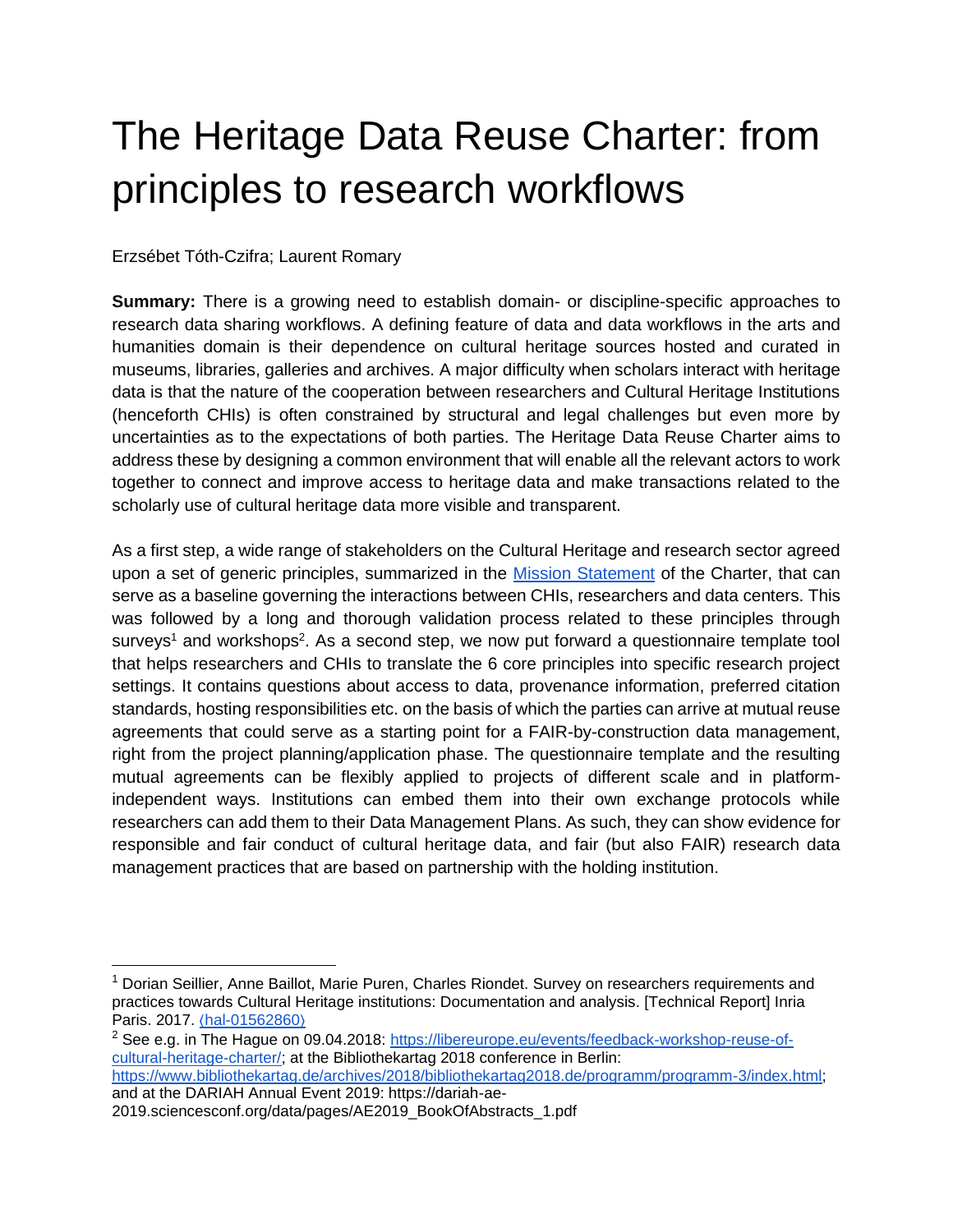# I. The need for domain-specific approaches in research data management

Due to the increasingly data-driven nature of arts and humanities research and also to the growing pressure of European open data policy mandates, there is a strong demand for domain-specific approaches to research data management. We need to explore pathways to data sharing that are meaningful and relevant for arts and humanities research practices.

Clearly, the generic research data management guidelines do not always align well with the cultural, conceptual and epistemological complexity of research data in the arts and humanities and the many entailments of this complexity such as:

- Data comes in the humanities in a wide variety of source types, formats and corpus sizes. The word 'data' itself is hardly used and mostly replaced by the notion of *primary source*;
- Researchers usually lack know-how as to how to deal with the various dimensions of data management: documentation, hosting, identification or re-use condition are not part of the education curricula in the humanities;
- A fundamental difference between the epistemic cultures of hard sciences and arts and humanities is that in the arts and humanities the wide range of scholarly information referred to as cultural heritage data are not autonomous products of research projects but are deeply embedded in the memory of the institutions (museums, libraries, archives) that preserve, curate and (co)produce them;
- These institutions are not only data providers as ownership of heritage data is inherently shared between them, the researcher communities, the public and the people and cultures that give rise to the objects in question.
- Access to and the digital availability of cultural heritage as the primary condition of research in the majority of humanities disciplines that defines the reusability and accessibility of scholarship built on them.

At DARIAH, we are sensitive that if we are facing a community mandate or an EU mandate to share our research data, then the infrastructure needs to put something in place to ease to make it easier for our communities. We find it important to start our advocacy work on research data management with strong integration of the cultural heritage sector and support collaboration between Cultural Heritage Institutions and researchers on different scales.<sup>3</sup>

<sup>&</sup>lt;sup>3</sup> See for instance our [Open data guide](https://zenodo.org/record/2657248#.Xhtc6yN7k2w) for humanists in which, among others, we give practical **checklist** to arts and humanities scholars **with the questions to ask from the curator** of the collection of his/her interest during their first visit (virtual or physical) to the library, archive or museum. On a different scope, recently we published a [collection of best practices to facilitate cooperation between](https://www.dariah.eu/2019/04/08/how-to-facilitate-cooperation-between-humanities-researchers-and-cultural-heritage-institutions/)  [humanities researchers and Cultural Heritage Institutions.](https://www.dariah.eu/2019/04/08/how-to-facilitate-cooperation-between-humanities-researchers-and-cultural-heritage-institutions/)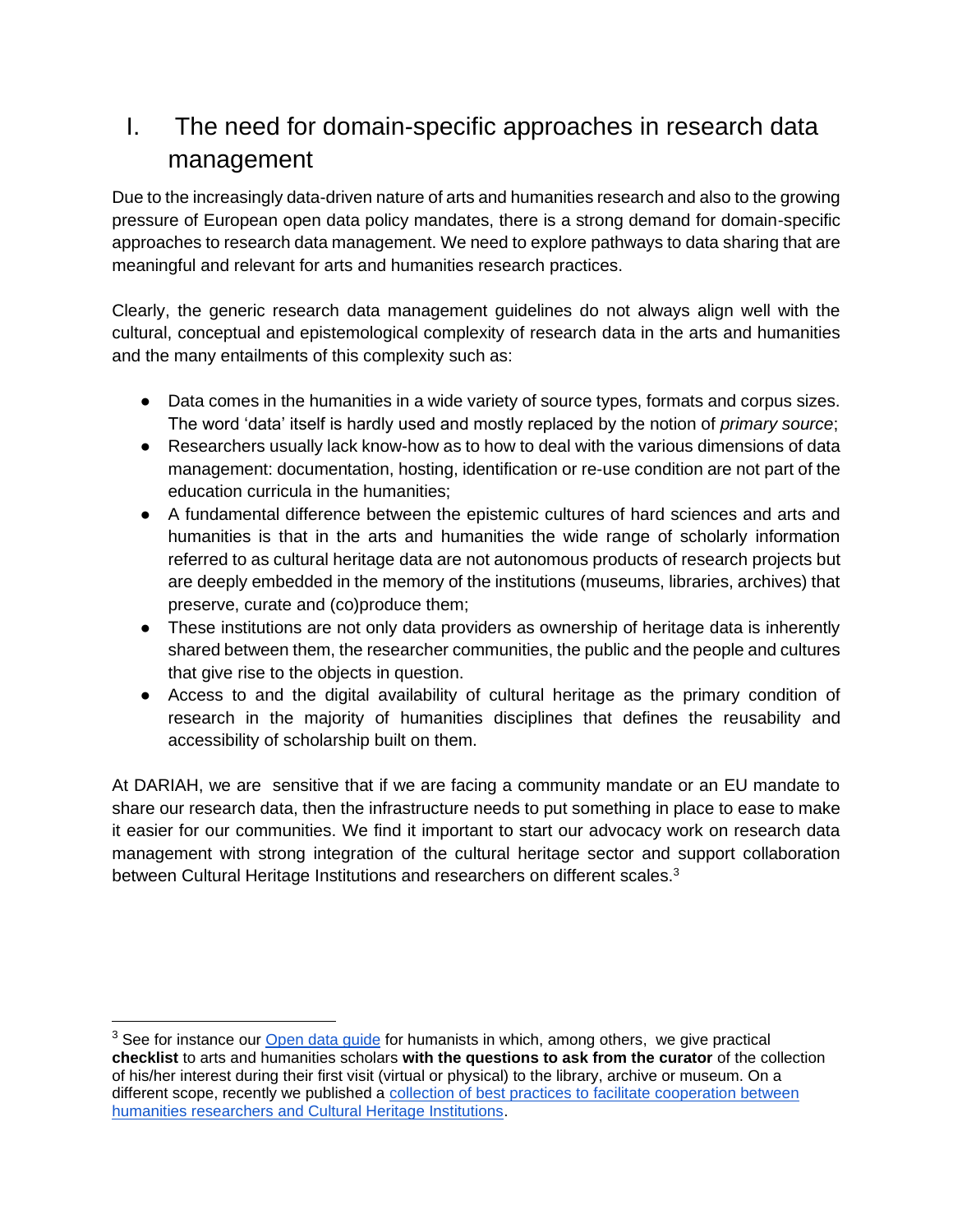# II. The Heritage Data Reuse Charter: a framework to facilitate the handshake between scholars and Cultural Heritage **Institutions**

The [Heritage Data Reuse Charter](https://www.dariah.eu/activities/open-science/data-re-use/) aims to address the above mentioned defining characteristic of arts and humanities data and data workflows, namely, its crucial dependence on the availability of Cultural Heritage resources.

A major difficulty when scholars interact with heritage data is that the nature of the cooperation between researchers and Cultural Heritage Institutions (henceforth CHIs) is often constrained by structural and legal challenges. The fact that CHIs and academia operate in different legal and institutional silos has many consequences in the exchange mechanisms across them. The uncertainties around reuse conditions, the translation of the intellectual property rights into scholarly activities, agreeing upon hosting responsibilities and the sustainable preservation of the enrichments scholars contribute to the cultural heritage materials or assuring mutual acknowledgement - these are all cornerstone issues that all too often remain unclear in the course of their interactions. The lack of a clear and comprehensive framework that could serve as a general baseline for such interactions are acknowledged as a recurrent problem that affect the working conditions of all the involved stakeholders and also put serious limitations of accessibility and downstream reuse of the scholarship built on the primary sources.

This recognition led several European organizations such as **APEF**[,](http://www.erihs.fr/) [CLARIN,](https://www.clarin.eu/) [Europeana](https://pro.europeana.eu/), [E-RIHS](http://www.erihs.fr/) with the support of European projects such as [Iperion-CH](http://www.iperionch.eu/) an[d](http://www.parthenos-project.eu/) [PARTHENOS](http://www.parthenos-project.eu/) to come together and join forces under the governance of [DARIAH](https://www.dariah.eu/) to set up principles and mechanisms for improving the conditions for the use and re-use of cultural heritage data issued by cultural heritage institutions and studied and enriched by researchers. Our shared aim is to design a common environment that will enable all the relevant actors to connect and improve together access to heritage data and make transactions related to the scholarly use of cultural heritage data more visible and transparent.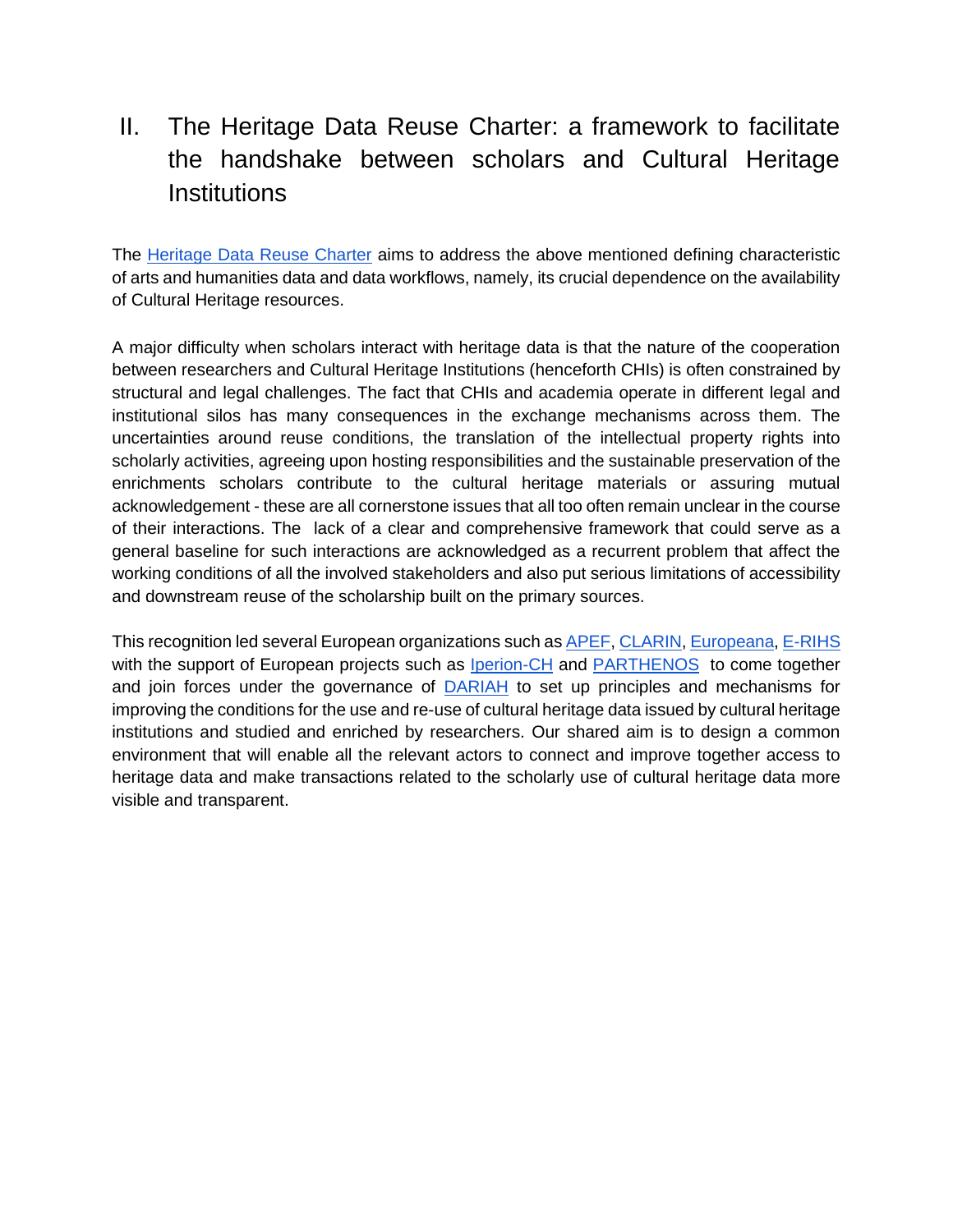

**Fig. 1.** *The concept of the Cultural Heritage Data Reuse Charter.*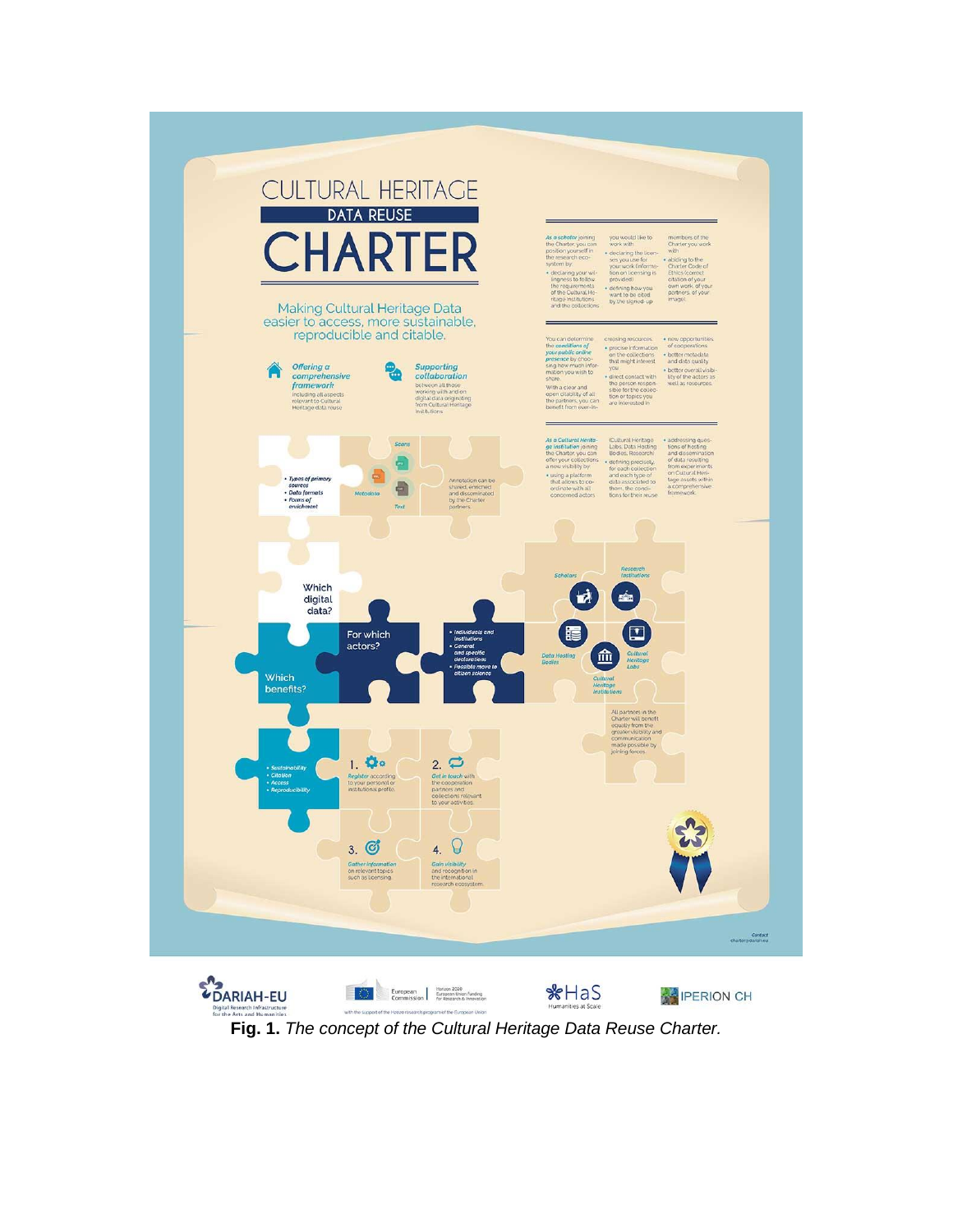### II. 1. The vision behind the of the Heritage Data Reuse Charter: the Mission **Statement**

The first step of this activity concerned the definition and validation of a set of generic principles, summarized in the [Mission Statement](https://datacharter.hypotheses.org/77) of this Charter, that can serve as a baseline governing the interactions between CHIs, researchers and data centres. These are: Reciprocity, Interoperability, Citability, Openness, Stewardship and Trustworthiness. These principles are fully compliant with and map onto the FAIR principles and can be taken as their optimization for cultural heritage data exchange settings. Key elements of the future environment would include primarily conditions of access and reuse (e.g.license information) for each collection or object registered in the Heritage Data Reuse Charter as well as contact information to the person responsible for specific datasets. Signing the Charter would allow all stakeholders to declare their commitment to the reuse conditions expressed for each collection or object registered in the Charter and thus increase the transparency and visibility of their own workflows.

In the last 2 years, a long validation process related to these principles has taken place through surveys<sup>4</sup> and workshops. The community feedback shows strong and univocal endorsement of the six principles from all stakeholder groups, the comments we received are mainly asking for more details on how these high-level principles can be realized in the day-to-day interactions between institutions, researchers and infrastructure providers.

#### II. 2. Translation of the principles to research workflows

Having established the values that must underpin the increased fluidity of data exchange within the cultural research sphere, we now seek to translate them into a set of actions that can realise this vision.

Creating a common environment to support smooth end-to-end communication between CHIs and researchers will be an essential component of the FAIR data ecosystem in the arts and humanities domain. Such a trusted framework would be a key step in achieving a better alignment of data creation and curation with downstream reuse.

Below you can find a model of such an environment that encapsulates a schematic research life cycle within a political, editorial and technical environment that will ensure that the resulting data sets are generated and managed in an optimal manner. In the following, we will focus on and describe only its first building block, the project application system.

<sup>4</sup> See e.g. Dorian Seillier, Anne Baillot, Marie Puren, Charles Riondet. Survey on researchers requirements and practices towards Cultural Heritage institutions: Documentation and analysis. [Technical Report] Inria Paris. 2017. ([hal-01562860](https://hal.inria.fr/hal-01562860))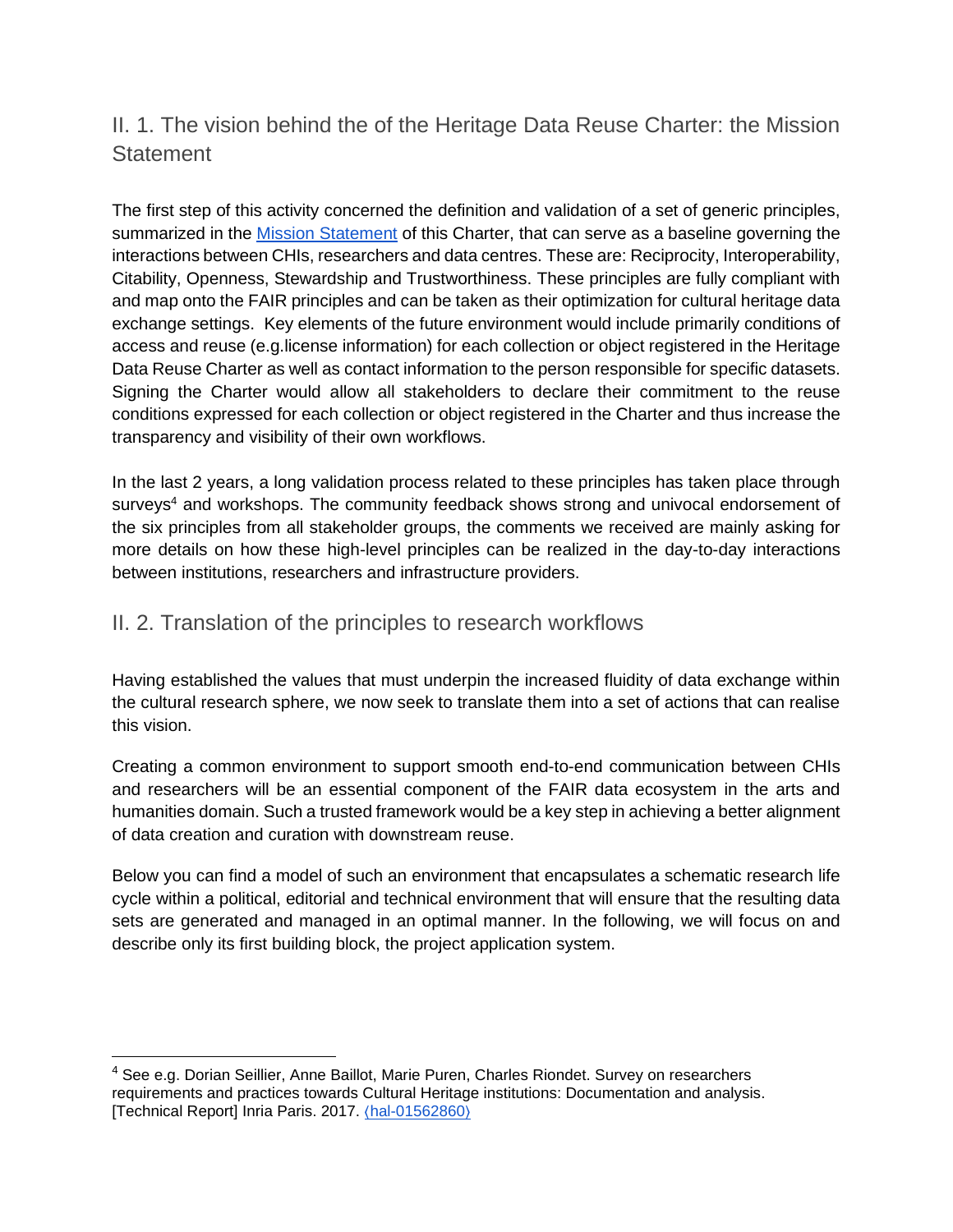

**Fig. 2.** *Model workflow for setting up a proper data management environment for scholarly workflows involving cultural heritage resources.* Source: Laurent Romary.

Clearly articulating intentions, legal aspects/rights and roles of responsibility in the initial stages of project planning is crucial since in most cases the access conditions to the primary sources will define the reusability of and access to the final research outputs. Keeping this in mind, in the project application phase the Heritage Data Reuse Charter would allow both CHIs, researchers and, if relevant, other infrastructure providers such as research facilities, data centers or data repositories, to clarify their goals at the beginning, to specify their exchange mechanisms, and to clear their expectations in terms of citation and attribution standards, or hosting responsibilities .

The questionnaire below **in Appendix 1** would serve as a tool to guide and structure the conversations and to build mutual agreements on these crucial issues between the parties. It is broken down along six core principles of the Mission Statement into questions that allow each party to explain how they are planning to interact with the data, what they intend to do in practice to abide by the principles, what are their constraints (e.g. on size, formats, documentation, access conditions) and their own expectations towards the other stakeholders during the transaction. These commitments, signed by the relevant stakeholders/partners (the research team, the CHI and, if relevant, an infrastructure provider third party) will be articulated around the following elements:

- Commitment concerning the re-use possibilities associated to source materials, future data sets and research publications built on them (Reciprocity, Openness)
- Commitment to an agreed set of standards in terms of data sharing formats, processes and protocols (Interoperability)
- Commitment to hosting and maintenance responsibilities (involving, if needed third party repositories) and best efforts to enabling the interconnectedness of source data (e.g. via PIDs or linked data protocols9, their enrichments and the resulting publications (Stewardship)
- Commitment to keep the richest possible track of documentation and provenance information (Trustworthiness)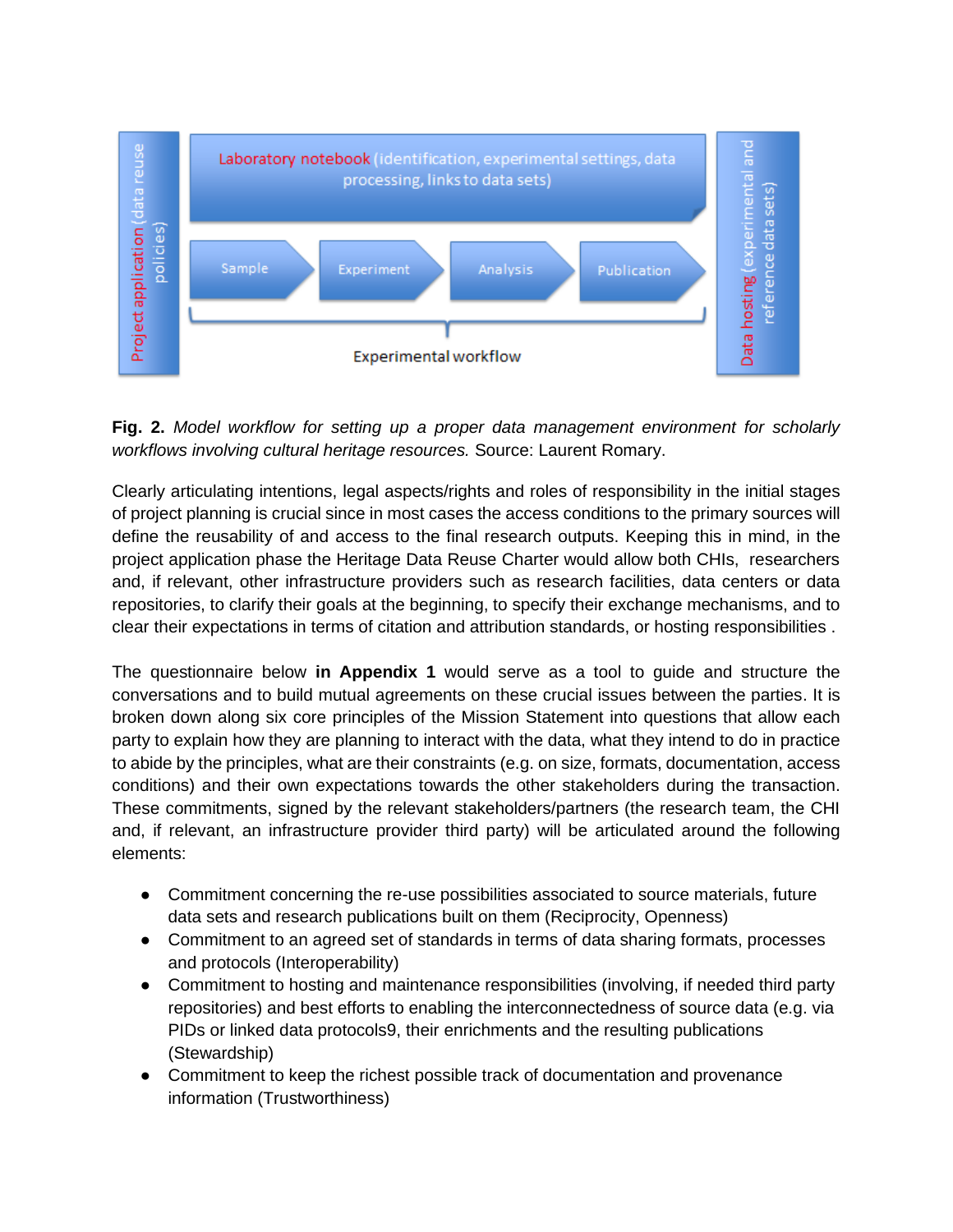II. 3. Integration of the Reuse Agreements to exchange protocols (Data Management Plans, project application platforms or the institutions' own exchange protocols)

In practice, the survey below and the mutual agreements between research teams and CHIs can be flexibly applied in platform-independent ways.

Institutions who sign the Charter could use it (and expect to use such surveys) in their own exchange protocols. Another direction of future developments is to set up a platform dedicated to such exchanges. Our previous pilot experiments with the redesign of the ScienceCall platform for this purpose suggest that it could include traceability mechanisms through the entire life cycle of Cultural heritage data.

On the other hand, researchers are encouraged to contact the CHIs during the initial stages of their project in order to explain their plans and figure details of transaction together. This mutual declaration can later be a powerful component in their Data Management Plans as it shows evidence for responsible and fair conduct of cultural heritage data, and fair (but also FAIR) research data management practices that are based on partnership with the holding institution.



# In practice

- Both researchers and CHIs and research faclities should be clear about their goals and the ways in which they want to publish, store, license and attribute the output of their projects.
- Distributing responsibilities between cultural heritage institutions, researchers and research institutions.
- Researchers are encouraged to contact the CHIs during the initial stages of their project.
- The inclusion of the declaration into Data **Management Plans.**

**Fig. 3.** *Enclosing mutual reuse agreements between CHIs and researchers to Data Management Plans.* 

As enclosing a Research Data Management Plan to grant applications is becoming a more and more common requirement among research funders, we need to raise the funders' awareness to the fact that such bi- or trilateral agreements and data reuse declarations among researchers,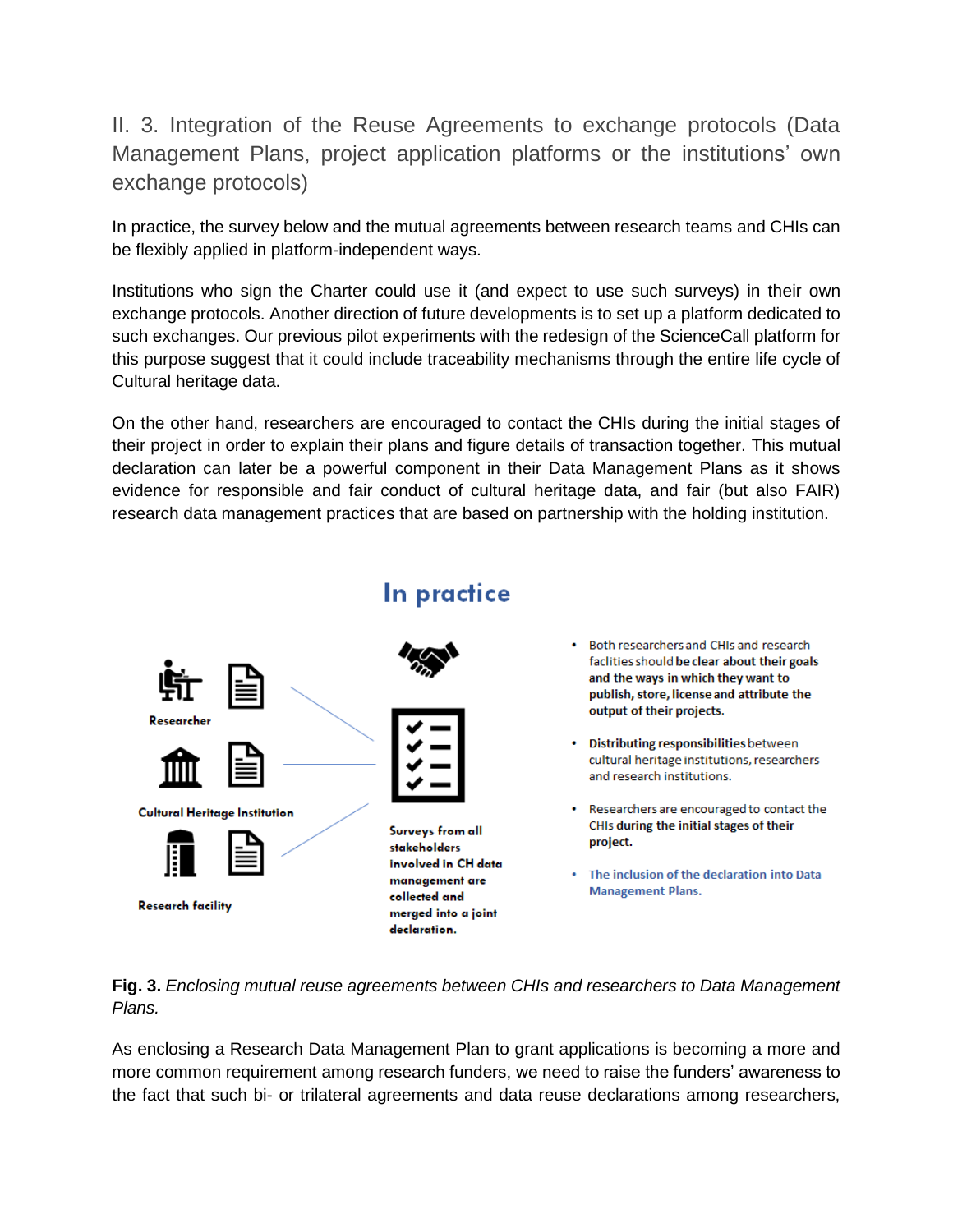CHIs and infrastructure providers are crucial domain-specific components of FAIR data management.

# Annex 1. Charter template between CHIs and researchers to guide mutual reuse agreements in the project planning phase

## **Reciprocity**

« *Both Cultural Heritage Institutions and Researchers agree to share content and knowledge equally with each other, making use of data centers and research infrastructure* »

#### ● Researcher

Are you planning to communicate your research results to the institution that gave you access to the primary sources as well as the equipment providers, enabling them to enrich their original resources?

If so, could you please provide us with contact information to the corresponding person?

#### ● Heritage Institution

Under what conditions would you allow researchers to access the collection in question?

Please specify any potential legal and/or technical issues involved in allowing access to your resources.

How would you like to benefit from the research results obtained using your sources, including potential corrections or enrichments regarding your initial data?

Are there any specific enrichments you are especially interested in?

Are there any mechanisms at your disposal to facilitate these exchanges (mail, online form, an open API etc.)?

#### • Research Facility / Equipment (if applicable)

Would you like to be kept informed about the research results? In which form (specific message, publication, etc.)?

Are there any specific enrichments you are especially interested in?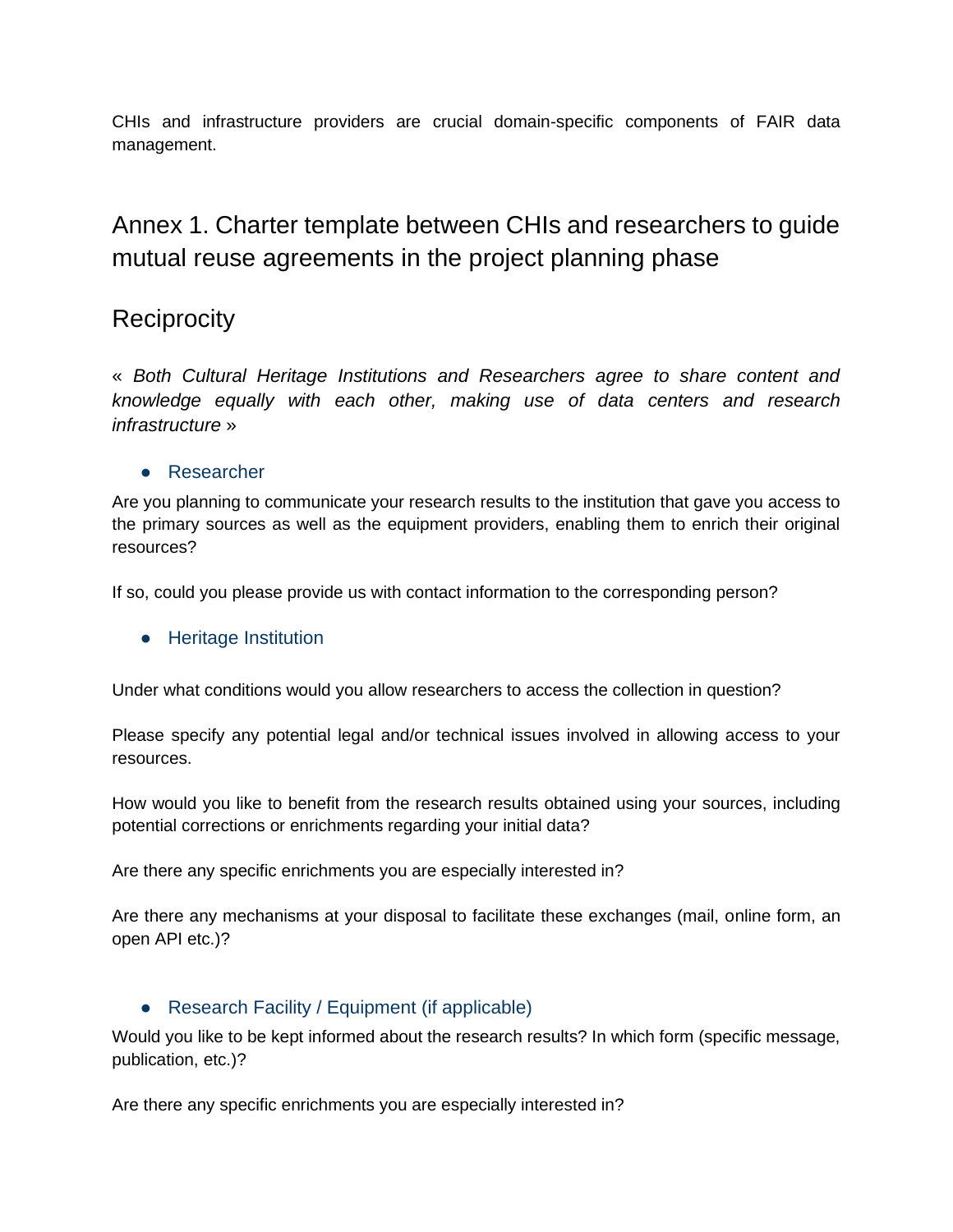Are there any mechanisms at your disposal to facilitate these exchanges (mail, online form, etc.)?

### **Interoperability**

« *Cultural Heritage Data will be made accessible in a form that facilitates reuse of the data for research. Formats should work and be interoperable for both scholars and CHIs.*»

#### ● Researcher

Are you planning to share your data and/or metadata in standardized formats, processes and protocols? If so, in which ones?

#### ● Heritage Institution

Are you planning to share your data and/or metadata in standardized formats, processes and protocols? If so, in which ones?

● Research Facility

Do the data you provided rely on a standardized (and open if possible) and/or documented format? If not, is there a reliable documentation on the format(s) being used?

### **Citability**

*« Cultural Heritage data and any resulting research need to be fully citable to increase their visibility and impact. Relevant data citation standards should be applied »* 

#### ● Researcher

Do you have a recommended citation model for your research data? Are you willing to cite the institutions / equipment providers that gave you access to the data / services / tools needed for your work?

#### ● Heritage Institution

Do you have a recommended citation model for the experimental material / sources that you curate? Are you willing to cite the other stakeholders (researchers and equipment providers) who conducted research using your sources?

• Research Facility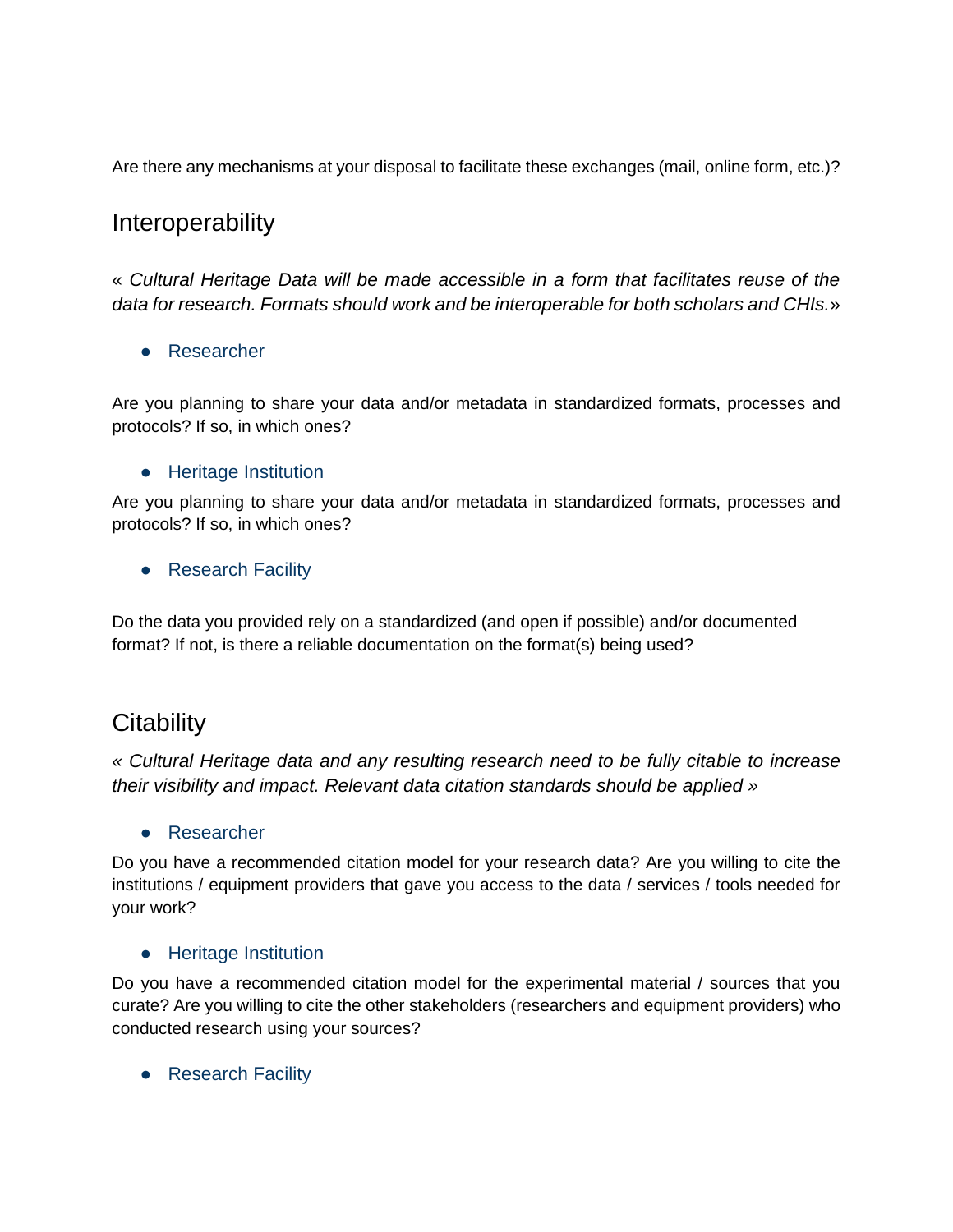Do you have a recommended citation model for the experimental material / sources that you possess? Are you willing to cite the other stakeholders (researchers and equipment providers) that conducted research using your sources?

# **Openness**

*« Cultural Heritage data should be shared under an open license whenever possible, taking into account the existing copyright and any restrictions due to national legislation and privacy issues* »

#### ● Researcher

In which ways are you planning to share your results, data visualizations and any derived data?

Please specify the license (and the licensing framework) under which you are planning to share your research results. Are you planning to use an open license (such as Creative Commons under CC-BY)?

#### ● Heritage Institution

Which licenses do you use to disseminate your data? Are there any particular constraints regarding the dissemination of the research data obtained using your material (sensitive data, intellectual property, etc.)? Would you recommend using specific licenses to disseminate these data?

#### ● Research Facility

What is your policy regarding data obtained using your equipment? Would Do you recommend using specific licenses?

### **Stewardship**

*« Long-time preservation, persistence, accessibility and legibility of cultural heritage data should be a priority »* 

● Researcher

Where are you planning to store your data to ensure their long-term preservation? If so, what infrastructure will you use? (This might be a repository or other appropriate solution.)

● Heritage Institution